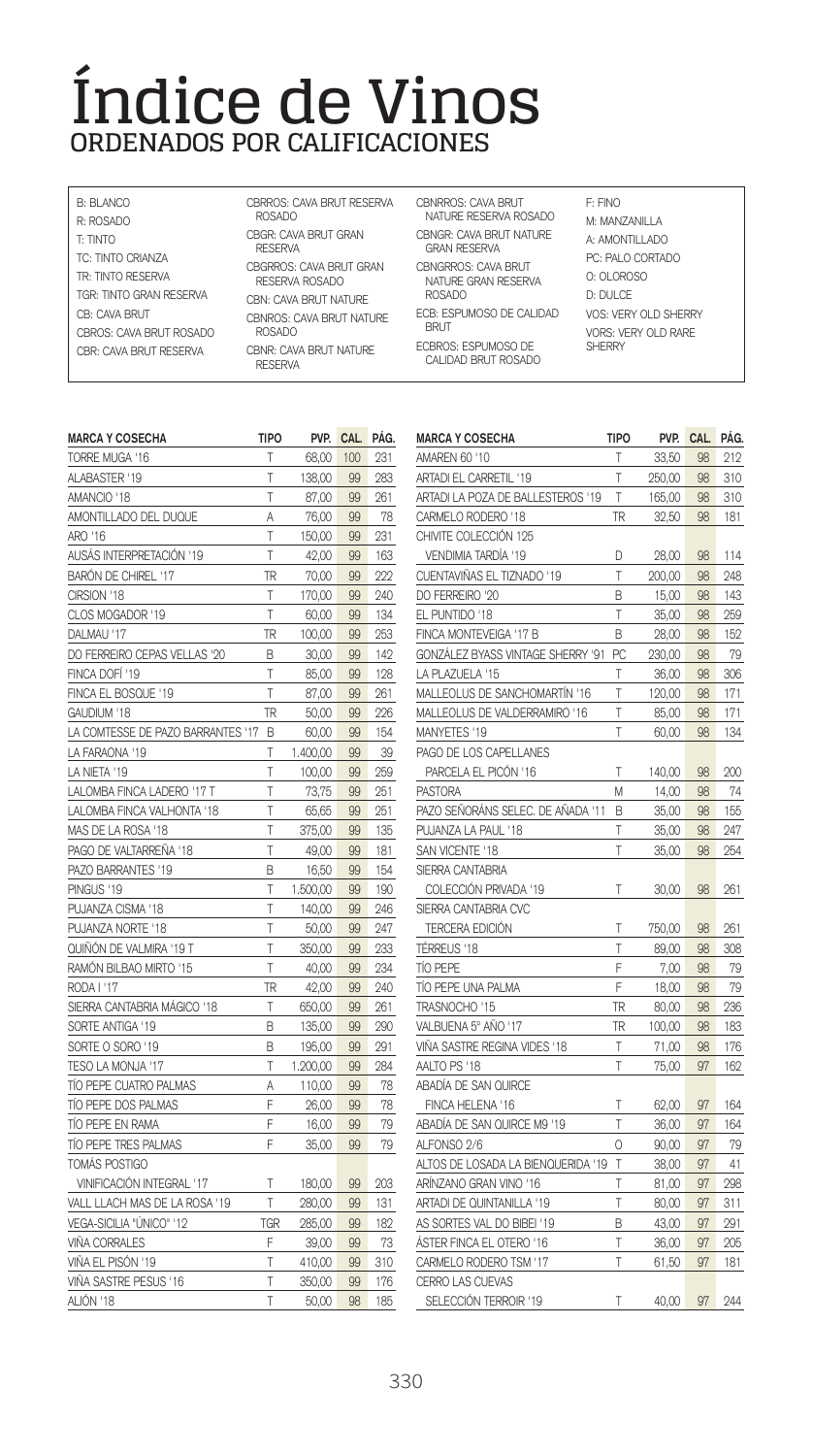| <b>MARCA Y COSECHA</b>                     | tipo       | PVP.           | <b>CAL</b> | PÁG. |
|--------------------------------------------|------------|----------------|------------|------|
| CHIVITE COLECCIÓN 125 '17                  | TR         | 22,00          | 97         | 114  |
| CUENTAVIÑAS LOS YELSONES '19               | T          | 165,00         | 97         | 248  |
| <b>CUESTECILLA</b>                         | M          | 50,00          | 97         | 77   |
| DIOS BACO                                  | Α          | 10,00          | 97         | 75   |
| DO FERREIRO ADINA '20                      | B          | 20,00          | 97         | 143  |
| DOMINIO DE TARES BEMBIBRE '16              | т          | 23,50          | 97         | 43   |
| EL NIDO '18                                | T          | 140,00         | 97         | 85   |
| EMILIO MORO CLON DE LA FAMILIA '15         | Ţ          | 200,00         | 97         | 171  |
| FERNANDO DE CASTILLA CLASSIC               | F          | 11,00          | 97         | 76   |
| FINCA LOS HOYALES '16                      | T          | 68,00          | 97         | 169  |
| FINCA MARTELO '15                          | T          | 23,00          | 97         | 256  |
| FLOR DE PINGUS '19                         | T          | 110,00         | 97         | 191  |
| GRAN RESERVA 904 '15                       | TGR        | 46,00          | 97         | 252  |
| <b>GRANS MURALLES '17</b>                  | T          | 174,00         | 97         | 66   |
| HACIENDA MONASTERIO                        |            |                |            |      |
| RESERVA ESPECIAL '15                       | TR         | 84,00          | 97         | 173  |
| HACIENDA SOLANO                            |            |                |            |      |
| FINCA CASCORRALES '17                      | T          | 70,00          | 97         | 194  |
| INÉS VIZCARRA '16                          | T          | 57,00          | 97         | 184  |
| LA BAIXADA '19                             | T          | 280,00         | 97         | 130  |
| LA GOYA                                    | M          | 28,50          | 97         | 77   |
| LA INGLESA                                 | PC         | 36,00          | 97         | 100  |
| LA VAL SOBRE LÍAS '15                      | B          | 26,00          | 97         | 145  |
| LA VIÑA DE AMALIO '16                      | Т          | 45,00          | 97         | 188  |
| LAS LAMAS '19                              | T          | 120,00         | 97         | 39   |
| LEGARIS PEÑARANDA DE DUERO '17             | T          | 32,00          | 97         | 197  |
| LUMA ASTRALES '16                          | T          | 120,00         | 97         | 178  |
| MACÁN '17                                  | T          |                | 97         | 216  |
| MAR DE FRADES FINCA VALIÑAS '16            | B          | 50,00<br>28,00 | 97         | 152  |
| MARÍA ALONSO DEL YERRO '16                 | T          |                | 97         | 204  |
|                                            |            | 55,00          |            |      |
| MARQUÉS DE RISCAL '15<br>MARQUÉS DE RISCAL | TGR        | 40,00          | 97         | 222  |
| 150 ANIVERSARIO '16                        | TGR        |                | 97         |      |
| OCHOA MOSCATEL VENDIMIA TARDÍA '19         |            | 50,00          |            | 222  |
|                                            | D          | 14,00          | 97         | 110  |
| PAZO BAIÓN VIDES DE FONTÁN '16             | В          | 30,00          | 97         | 153  |
| PORRERA VI DE VILA DE VALL LLACH '19       | T          | 46,00          | 97         | 131  |
| PRADO ENEA '14                             | <b>TGR</b> | 50,00          | 97         | 231  |
| PUJANZA AÑADAS FRÍAS '19                   | B          | 70,00          | 97         | 247  |
| RAMÓN BILBAO EDICIÓN LIMITADA '19          | T          | 15,00          | 97         | 234  |
| REMÍREZ DE GANUZA '11                      | TGR        | 88,00          | 97         | 236  |
| REMÍREZ DE GANUZA '13                      | TR         | 54,00          | 97         | 236  |
| SOLEAR EN RAMA                             |            |                |            |      |
| SACA DE PRIMAVERA 2021                     | M          | 15,00          | 97         | 74   |
| TM '16                                     | T          | 130,00         | 97         | 196  |
| TOMÁS POSTIGO 5º AÑO '17                   | T          | 44,00          | 97         | 203  |
| TORRES RESERVA REAL '17                    | TR         | 283,00         | 97         | 120  |
| UNSI FINCA LASIERRA '16                    | Т          | 36,00          | 97         | 115  |
| VALENCISO '15                              | TR         | 20,00          | 97         | 257  |
| VALENCISO 10 AÑOS DESPUÉS '11              | TR         | 58,00          | 97         | 257  |
| VALSERRANO FINCA MONTEVIEJO '17            | Т          | 30,00          | 97         | 262  |
| VICTORINO '19                              | T          | 39,00          | 97         | 284  |
| VIÑA AB                                    | A          | 13,00          | 97         | 80   |
| VIÑA CHELUS '17                            | T          | 47,00          | 97         | 212  |
| VIÑA PEDROSA '16                           | TGR        | 65,00          | 97         | 175  |
| VIÑA POMAL ALTO DE LA CASETA '16           | Т          | 85,00          | 97         | 218  |
| VIÑA SASTRE PAGO DE SANTA CRUZ '18         | T          | 46,00          | 97         | 176  |
| YSIOS GRANO A GRANO '17                    | T          | 75,00          | 97         | 243  |
| ABADÍA DE SAN QUIRCE '16                   | TR         | 30,00          | 96         | 164  |
| ARTADI DE SAN LÁZARO '19                   | T          | 120,00         | 96         | 311  |
| <b>ASTRALES CHRISTINA '18</b>              | T          | 38,00          | 96         | 179  |
| BARÓN DE CHIREL '20                        | B          | 43,00          | 96         | 304  |
| BELONDRADE Y LURTON '19                    | B          | 34,60          | 96         | 266  |

| <b>MARCA Y COSECHA</b>              | TIPO        | pvp.   | CAL | PAG. |
|-------------------------------------|-------------|--------|-----|------|
| <b>BULERÍA</b>                      | F           | 5,25   | 96  | 75   |
| CABRIDA '19                         | T           | 38,00  | 96  | 106  |
| CARRAQUINTANA '17                   | T           | 52,00  | 96  | 212  |
| CB EN RAMA                          | F           | 9,50   | 96  | 99   |
| CELIA VIZCARRA '16                  | T           | 57,00  | 96  | 184  |
| CLARIÓN DE VIÑAS DEL VERO '17       | B           | 17,00  | 96  | 276  |
| COM TÚ '19                          | Τ           | 34,00  | 96  | 107  |
| DO FERREIRO TOMADA DO SAPO '20      | B           | 25,00  | 96  | 143  |
| DOMINIO DE CALOGÍA '19              | T           | 75,00  | 96  | 190  |
| DOROTEO '15                         | T           | 60,00  | 96  | 201  |
| EL PIANO '17                        | T           | 10,00  | 96  | 112  |
| ENRIQUE MENDOZA SANTA ROSA '18      | TR          | 21,00  | 96  | 29   |
|                                     | A           |        | 96  | 76   |
| FERNANDO DE CASTILLA ANTIQUE        | B           | 28,00  | 96  | 145  |
| FINCA ARANTEI '20                   | TR          | 13,80  |     |      |
| FINCA LA REÑANA '17                 |             | 27,00  | 96  | 246  |
| GÓMEZ CRUZADO HONORABLE '17         | T           | 25,00  | 96  | 244  |
| GRAN BARQUERO FINO EN RAMA          | F           | 15,50  | 96  | 103  |
| GRAN BARQUERO SOLERA 25 AÑOS        | A           | 20,00  | 96  | 102  |
| GRAN RESERVA 890                    |             |        |     |      |
| SELECCIÓN ESPECIAL '05              | TGR         | 155,00 | 96  | 252  |
| GUITIÁN SOBRE LÍAS '20              | B           | 16,00  | 96  | 288  |
| HACIENDA MONASTERIO '16             | TR          | 52,00  | 96  | 174  |
| HORCAJO '15                         | T           | 80,00  | 96  | 168  |
| JEAN LEON VINYA LA SCALA '15        | TGR         | 40,00  | 96  | 120  |
| JOSÉ PARIENTE LAS COMAS '19         | В           | 35,00  | 96  | 270  |
| JUVÉ & CAMPS BLANC DE NOIRS '13     | <b>CBGR</b> | 61,00  | 96  | 57   |
| LA INGLESA                          | A           | 32,00  | 96  | 101  |
| LA INGLESA FINO EN RAMA             | F           | 14,00  | 96  | 101  |
| LA MONTESA '19                      | T           | 12,50  | 96  | 233  |
| LA VICALANDA '15                    | TR          | 21,50  | 96  | 218  |
| LEGARIS ALCUBILLA DE AVELLANEDA '17 | T           | 32,00  | 96  | 197  |
| LEGARIS MORADILLO DE ROA '17        | T           | 32,00  | 96  | 197  |
| LEONOR                              | PC          | 25,00  | 96  | 80   |
| LOURO DO BOLO '20                   | R           | 16,00  | 96  | 291  |
| MARQUÉS DE CÁCERES '15              | TGR         | 20,00  | 96  | 226  |
| MARQUÉS DE MURRIETA '17             | TR          | 25,00  | 96  | 253  |
| MATUSALEM                           | D           | 76,00  | 96  | 80   |
| MILSETENTAYSEIS '18                 | T           | 60,00  | 96  | 198  |
| MONCERBAL '19                       | T           | 130,00 | 96  | 40   |
| MONTECASTRO<br>'17                  | TR          | 31,00  | 96  | 185  |
| MONTECASTRO '18                     | Ţ           | 22,00  | 96  | 186  |
| MUGA SELECCIÓN ESPECIAL '16         | TR          | 28,00  | 96  | 231  |
| MURI VETERES '17                    | T           | 30,00  | 96  | 83   |
| NICOLÁS DE TRICÓ '16                | В           | 23,00  | 96  | 148  |
| NOÉ                                 | D           | 76,00  | 96  | 80   |
| NYCO BY VALSERRANO '16              | Т           | 38,00  | 96  | 262  |
| O GRAN MEIN '19                     | B           |        | 96  | 160  |
| O LUAR DO SIL SOBRE LÍAS '19        | B           | 30,00  |     |      |
|                                     |             | 17,50  | 96  | 289  |
| O LUAR DO SIL VIDES DE CÓRGOMO '19  | В<br>T      | 40,00  | 96  | 290  |
| P DE MARÍA DE MACIÀ BATLE '14       |             | 16,00  | 96  | 316  |
| PAGO DE CARRAOVEJAS '19             | T           | 33,00  | 96  | 200  |
| PAGO DE LOS CAPELLANES              |             |        |     |      |
| PARCELA EL NOGAL '16                | T           | 43,00  | 96  | 201  |
| PEPE MENDOZA CASA AGRÍCOLA          |             |        |     |      |
| EL VENENO '19                       | T           | 27,00  | 96  | 31   |
| PINTIA '17                          | T           | 35,00  | 96  | 282  |
| PRIORAT IDUS DE VALL LLACH '19      | T           | 34,50  | 96  | 131  |
| PROVENTUS '19                       | Ţ           | 20,00  | 96  | 196  |
| PUJANZA VALDEPOLEO '18              | T           | 21,00  | 96  | 247  |
| RAMÓN BILBAO ORIGINAL '16           | TR          | 20,50  | 96  | 234  |
| RAMÓN BILBAO                        |             |        |     |      |
| VIÑEDOS DE ALTURA '19               | T           | 15,70  | 96  | 234  |
|                                     |             |        |     |      |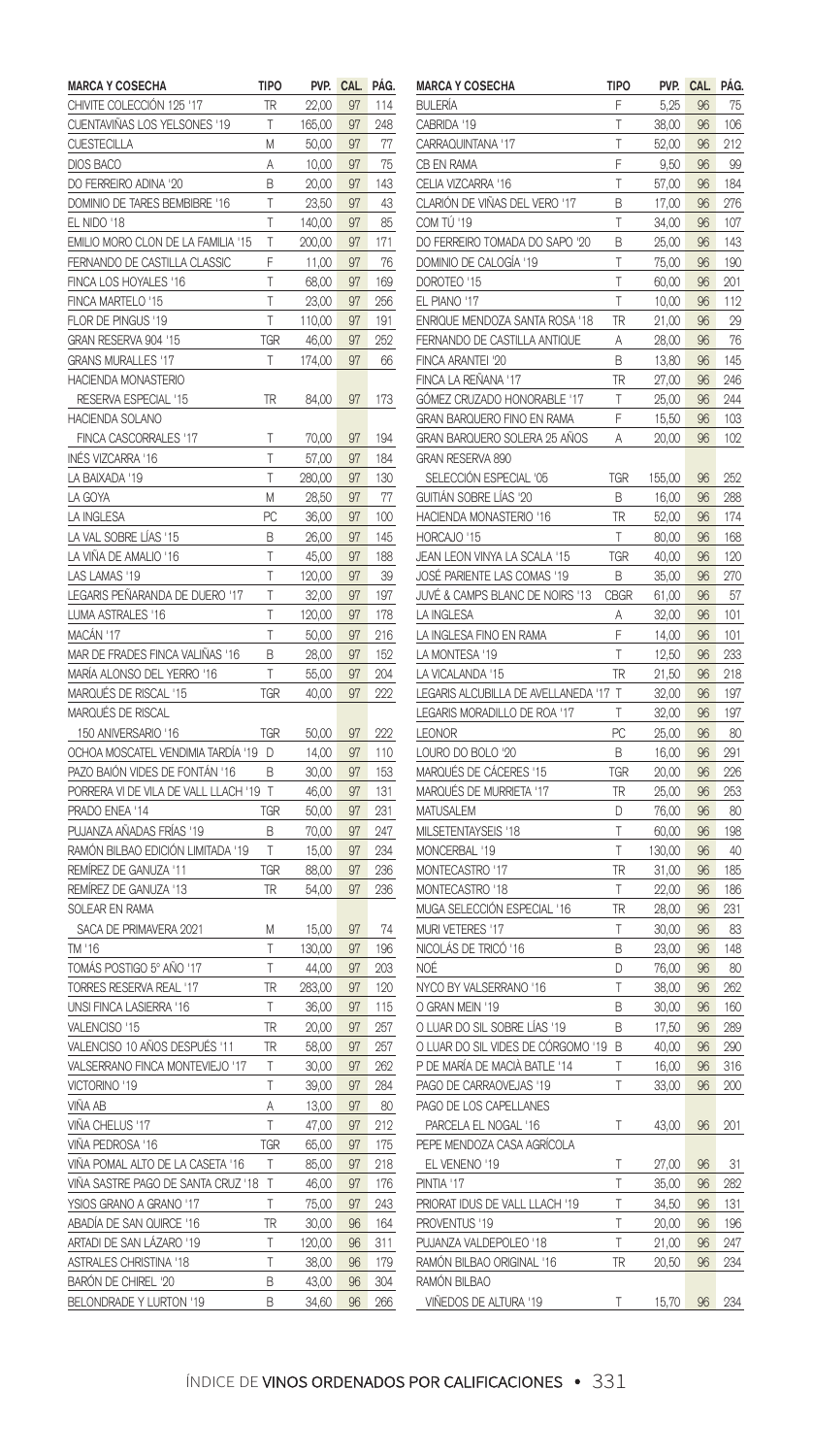| <b>MARCA Y COSECHA</b>            | <b>TIPO</b>     | PVP.   | CAL. | PAG. |
|-----------------------------------|-----------------|--------|------|------|
| RAVENTÓS I BLANC                  |                 |        |      |      |
| MANUEL RAVENTÓS NEGRA '13         | ECBN            | 75,00  | 96   | 318  |
| REAL AGRADO CANTERABUEY '18       | Т               | 30,00  | 96   | 258  |
| RIBAGAITAS '18                    | T               | 65,00  | 96   | 224  |
| SECASTILLA '17                    | T               | 28,00  | 96   | 276  |
| SOLEAR                            | M               | 6,25   | 96   | 74   |
| TERROIR X 1897 LA VIÑA VIEJA '19  | T               | 100,00 | 96   | 127  |
| TOMÁS POSTIGO '18                 | B               | 19,00  | 96   | 320  |
| TOMÁS POSTIGO REBOLLO '16         | Т               | 110,00 | 96   | 203  |
| TOMÁS POSTIGO TERCER AÑO '19      | T               | 29,00  | 96   | 203  |
| TORRE DE OÑA '16                  | TR              | 16,00  | 96   | 256  |
| TURÓ D'EN MOTA DE RECAREDO '07    | <b>ECBR</b>     | 110,00 | 96   | 319  |
| UNSI FINCA EL BOYERAL '17         | T               | 36,00  | 96   | 115  |
| UNSI TERRAZAS '18                 | T               | 12,00  | 96   | 116  |
| VALSERRANO '14                    | TGR             | 25,00  | 96   | 262  |
| VIÑA ZACO '17                     | T               | 50,00  | 96   | 218  |
| YSIOS FINCA EL NOGAL '17          | Т               | 60,00  | 96   | 243  |
| ALBARIÑO DE FEFIÑANES III AÑO '18 | B               | 25,00  | 95   | 140  |
| ALONSO DEL YERRO '17              | T               | 25,00  | 95   | 204  |
| ALZANIA LOS ALMENDROS '17         | T               | 12,50  | 95   | 111  |
| AMADOR MEDRANO TERRA              |                 |        |      |      |
| FINCA EL ENCINAR '18              | T               | 13,00  | 95   | 228  |
| BAIGORRI '14                      | TR              | 22,00  | 95   | 214  |
| <b>BARBIANA EN RAMA</b>           | M               | 13,75  | 95   | 78   |
| BERONIA III AC '16                | T               | 65,00  | 95   | 217  |
| CALADOS DEL PUNTIDO '17           | T               | 16,00  | 95   | 260  |
| CÉSAR PRÍNCIPE '18                | Т               | 20,00  | 95   | 61   |
| CLAVE DE TÁBULA LA MOREJONA '16   | T               | 60,00  | 95   | 186  |
| CORIMBO '17                       | T               | 20,00  | 95   | 178  |
| CRUZ DE ALBA FUENTELUN '16        | TR              | 28,00  | 95   | 169  |
| CRUZ DEL PENDÓN '15               | T               | 72,00  | 95   | 170  |
| EDUARDO PEÑA '19                  | B               | 20,00  | 95   | 159  |
| EL CRISTO DE SAMANIEGO '17        | Т               | 40,00  | 95   | 212  |
| EL ORIGEN DE PRIETO PARIENTE '18  | T               | 32,00  | 95   | 309  |
| EL REGOLLAR DE AMAREN '16         | T               | 55,00  | 95   | 213  |
| ENATE UNO '10                     | T               | 156,00 | 95   | 274  |
| FERNANDO DE CASTILLA ANTIQUE      | 0               | 28,00  | 95   | 76   |
| FERNANDO DE CASTILLA              |                 |        |      |      |
| PEDRO XIMÉNEZ CLASSIC             | D               | 20,00  | 95   | 76   |
| FILLABOA '20                      | B               | 13,50  | 95   | 142  |
| FINCA LA EMPERATRIZ GRAN VINO '17 | TR              | 36,00  | 95   | 260  |
| FINCA TERRERAZO '18               | T               | 26,00  | 95   | 299  |
| FINCA VALLOBERA '18               | T               | 13,00  | 95   | 241  |
| FINCA VIÑOA '20                   | Β               | 12,00  | 95   | 160  |
| FINO CB                           | F               | 5,50   | 95   | 100  |
| GRAN ARZUAGA '14                  | T               | 139,00 | 95   | 165  |
| GRAN BARQUERO SOLERA 25 AÑOS      | 0               | 19,00  | 95   | 103  |
| GRAN TÁBULA '16                   | T               | 42,00  | 95   | 186  |
| GRANBAZÁN DON ÁLVARO DE BAZÁN '18 | B               | 21,00  | 95   | 144  |
| GRANBAZÁN VEIGALOBOS '18          | B               | 36,00  | 95   | 144  |
| GUITIÁN +50 MESES EN BOTELLA '14  | B               | 18,00  | 95   | 289  |
| HACIENDA SOLANO                   |                 |        |      |      |
| FINCA PEÑA LOBERA '18             | T               | 70,00  | 95   | 194  |
| HIRU 3 RACIMOS '17                | T               | 130,00 | 95   | 224  |
| JEAN LEON VINYA PALAU '17         | T               | 21,00  | 95   | 122  |
| JESÚS MADRAZO SELECCIÓN '18       | T               | 39,00  | 95   | 195  |
| JESÚS MADRAZO SELECCIÓN '18       | T               | 35,00  | 95   | 249  |
| JUVÉ & CAMPS LA CAPELLA '11       | CBNGR           | 80,00  | 95   | 57   |
| JUVÉ & CAMPS LA SIBERIA '12       | CBNGRROS 108,00 |        | 95   | 57   |
| LA CAPILLA '17                    | ТC              | 18,00  | 95   | 172  |
| LA CAPILLA MERLOT '19             | T               | 17,00  | 95   | 305  |
| LA INGLESA SOLERA FINA            | F               | 20,00  | 95   | 101  |

| <b>MARCA Y COSECHA</b>              | TIPO         | PVP.          | CAL | PAG. |
|-------------------------------------|--------------|---------------|-----|------|
| LA PROVINCIA DE PRIETO PARIENTE '18 | T            | 17,00         | 95  | 309  |
| LAGAR DE CERVERA '20                | R            | 11,00         | 95  | 148  |
| LALOMBA FINCA LALINDE '20           | R            | 23,75         | 95  | 251  |
| LES TERRASSES '19                   | T            | 31,00         | 95  | 130  |
| MACÁN CLÁSICO '18                   | T            | 35,00         | 95  | 216  |
| MARQUÉS DE CÁCERES '16              | TR           | 12,50         | 95  | 226  |
| MARQUÉS DE RISCAL                   |              |               |     |      |
| FINCA MONTICO '20                   | B            | 14,00         | 95  | 268  |
| MARQUÉS DE RISCAL FINCA TORREA '18  | Т            | 24,00         | 95  | 999  |
| MARQUÉS DE RISCAL LIMOUSIN '20      | B            | 16,00         | 95  | 269  |
| MARQUÉS DE RISCAL VIÑAS VIEJAS '20  | R            | 30,00         | 95  | 304  |
| MILMANDA '18                        | B            | 63,00         | 95  | 66   |
| O LUAR DO SIL BARRICA '17           | Β            | 25,50         | 95  | 290  |
| PAGO DE LOS CAPELLANES '18          | TR           | 35,00         | 95  | 201  |
| PAZO DE SEOANE '20                  | B            | 11,00         | 95  | 150  |
| PAZO SEÑORÁNS '20                   | В            | 13,00         | 95  | 155  |
| PAZO SEÑORÁNS COLECCIÓN '17         | В            | 17,00         | 95  | 155  |
| PÉREZ BARQUERO FINCA LA CAÑADA      | D            | 48,00         | 95  | 103  |
| PÉREZ PASCUAS GRAN SELECCIÓN '15    | <b>TGR</b>   | 259,00        | 95  | 175  |
| PERPETUAL '18                       | T            | 64,00         | 95  | 135  |
| PRÍNCIPE DE BARBADILLO              | A            | 18,00         | 95  | 74   |
| RAMÓN BILBAO EDICIÓN LIMITADA       |              |               |     |      |
| LÍAS VERDEJO '19                    | R            | 17,00         | 95  | 272  |
| RAVENTÓS I BLANC                    |              |               |     |      |
| TEXTURES DE PEDRA '13               | ECB          | 30,00         | 95  | 318  |
| <b>RESERVA PARTICULAR</b>           |              |               |     |      |
| DE RECAREDO '09                     | ECBN         | 59,00         | 95  | 319  |
| SANT ANTONI DE SCALA DEI '17        | Т            | 79,00         | 95  | 132  |
| TERRAN DE VALLOBERA '18             | Τ            | 32,00         | 95  | 241  |
| TILO '16                            | Τ            | 140,00        | 95  | 220  |
| TRASLANZAS '18                      | T            | 18,00         | 95  | 62   |
| VILARNAU VINTAGE '14                | <b>CBNGR</b> | 16,00         | 95  | 59   |
| VILLA DE CORULLÓN '19               | T            | 38,50         | 95  | 40   |
| 8A MAITENA '20                      | R            | 12,00         | 94  | 110  |
| ABADÍA DE SAN QUIRCE '18            | ТC           |               | 94  | 164  |
| ABADÍA DE SAN QUIRCE '20            | R            | 18,00<br>8,75 | 94  | 267  |
| ALMIREZ '19                         | T            | 15,50         | 94  | 284  |
| ALTICO '17                          | ТC           |               |     | 84   |
| ÁLVARO PALACIOS VI DE VILA          |              | 10,00         | 94  |      |
|                                     | T            | 50.00         | 94  | 130  |
| GRATALLOPS '19                      | T            |               |     |      |
| ALZANIA 21 DEL 10 '16               |              | 23,00         | 94  | 111  |
| AMADOR MEDRANO                      |              |               |     |      |
| COLECCIÓN PRIVADA '17               | T            | 30,00         | 94  | 230  |
| ÁNGELES DE AMAREN '17               | T            | 18,00         | 94  | 213  |
| AO ANÍBAL DE OTERO LOS FORNOS '16   | T            | 30,00         | 94  | 38   |
| APÓSTOLES                           | PC           | 76,00         | 94  | 80   |
| ARS COLLECTA CODORNÍU 459 '10       | <b>CBGR</b>  | 175,00        | 94  | 58   |
| ARS COLLECTA CODORNÍU               |              |               |     |      |
| <b>BLANC DE BLANCS '17</b>          | <b>CBGR</b>  | 17,00         | 94  | 58   |
| ARTADI DE VALDEGINÉS '19            | T            | 60,00         | 94  | 311  |
| ARZUAGA '17                         | TR           | 33,00         | 94  | 165  |
| ARZUAGA '19                         | TC           | 19,00         | 94  | 166  |
| BAIGORRI DE GARAGE '16              | Т            | 41,00         | 94  | 214  |
| BAIGORRI FINCA LA QUINTANILLA '18   | T            | 31,00         | 94  | 215  |
| CAIR SELECCIÓN LA AGUILERA '16      | T            | 18,00         | 94  | 170  |
| CAMÍNS DEL PRIORAT '20              | T            | 19,00         | 94  | 130  |
| CARCHELO SELECTO '16                | T            | 15,00         | 94  | 84   |
| CLIO '18                            | T            | 35,00         | 94  | 85   |
| COSTERS DE CORNUDELLA '18           | Τ            | 22,00         | 94  | 107  |
| CUENTAVIÑAS GARNACHA<br>19          | T            | 46,00         | 94  | 248  |
| CUENTAVIÑAS TINTO FINO '19          | T            | 50,00         | 94  | 189  |
| DOMINIO FOURNIER '16                | TR           | 32,00         | 94  | 193  |
|                                     |              |               |     |      |

## 332 • ÍNDICE DE VINOS ORDENADOS POR CALIFICACIONES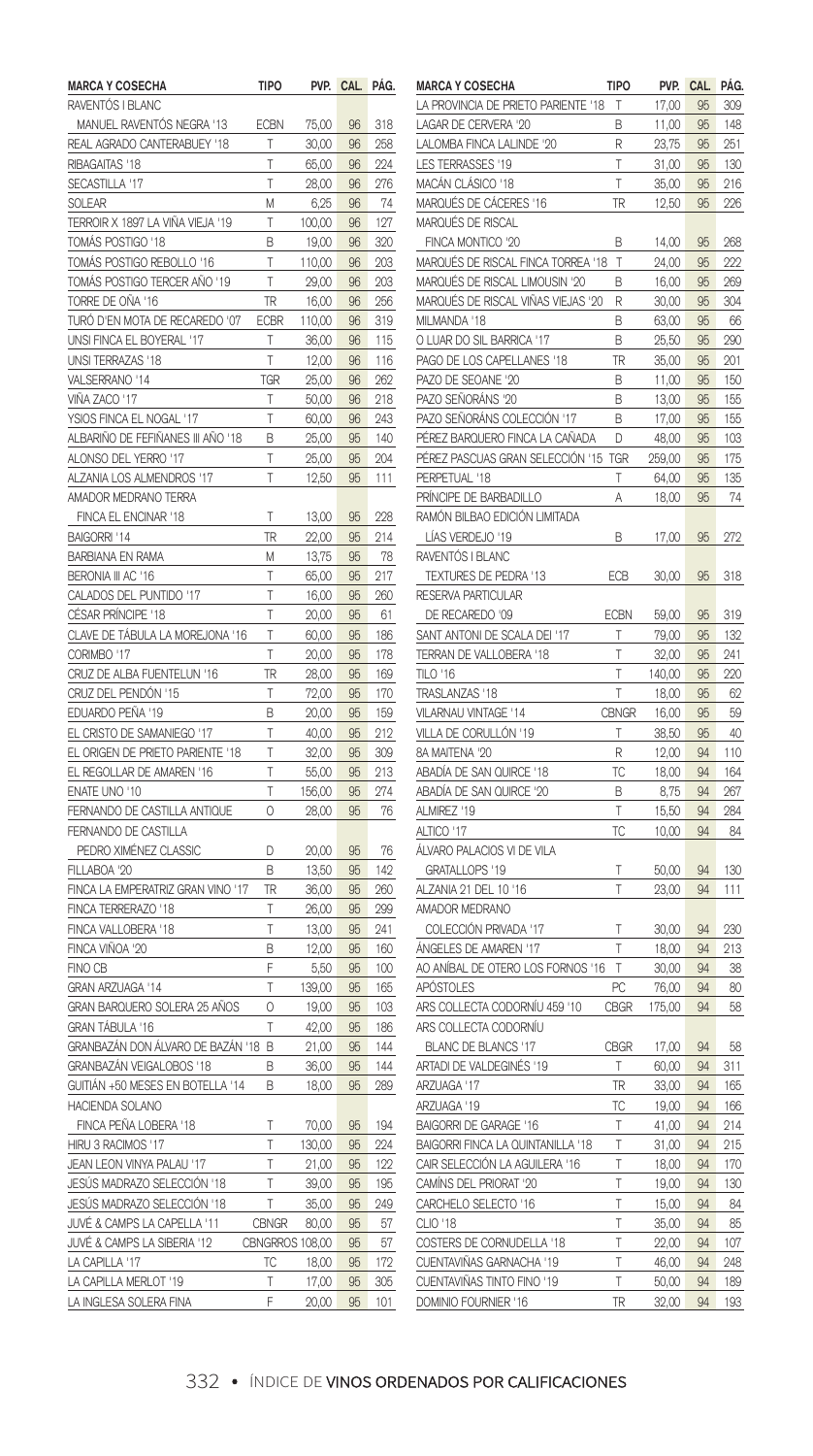| <b>MARCA Y COSECHA</b>                        | TIPO            | PVP.   | <b>CAL</b> | PAG.       |
|-----------------------------------------------|-----------------|--------|------------|------------|
| EL RIBAZO '16                                 | T               | 17,00  | 94         | 263        |
| EL SEQUÉ '19                                  | T               | 21,00  | 94         | 31         |
| ZARZAL<br>'19<br>EL                           | В               | 15,00  | 94         | 38         |
| ELS PÁJAROS '19                               | T               | 37,50  | 94         | 106        |
| EMILIO MORO '17                               | T               | 18,00  | 94         | 171        |
| ENATE CABERNET-CABERNET '15                   | T               | 25,00  | 94         | 275        |
| ENOTECA RESERVA PARTICULAR                    |                 |        |            |            |
| DE RECAREDO '04                               | ECBN            | 145,00 | 94         | 319        |
| ENRIQUE MENDOZA ESTRECHO '19                  | Т               | 21,00  | 94         | 30         |
| <b>ENRIQUE MENDOZA</b>                        |                 |        |            |            |
| FINCA XACONERO '18                            | T               | 12,50  | 94         | 30         |
| <b>ENXEBRE '20</b>                            | B               | 12,00  | 94         | 139        |
| FINCA GARBET '15                              | T               | 115,00 | 94         | 70         |
| FLOR DE SILOS '16                             | T               | 40,00  | 94         | 188        |
| GARMÓN '18                                    | T               | 39,00  | 94         | 194        |
| GRAMONA CELLER BATLLE '11                     | ECB             | 60,00  | 94         | 315        |
| GRAN RESALTE '14                              | Т               | 45,00  | 94         | 180        |
| GUITIÁN '20                                   | R               | 12,00  | 94         | 289        |
| HACIENDA MONASTERIO '18                       | T               | 35,00  | 94         | 174        |
| JESÚS MADRAZO '18                             | ТC              | 18,00  | 94         | 250        |
| JOSÉ PARIENTE '20                             | R               | 10,00  | 94         | 270        |
| JOSÉ PARIENTE CUVÉE ESPECIAL '18              | В               | 25,00  | 94         | 271        |
| KIMERA '18                                    | T               | 13,00  | 94         | 112        |
| LA CAPILLA VENDIMIA SELEC. '18                | T               | 40,00  | 94         | 172        |
| LA VAL '20                                    | B               | 10,00  | 94         | 145        |
| LAFOU DE BATEA '16                            | T               | 40,00  | 94         | 279        |
| LÍMITE SUR DE RAMÓN BILBAO '18                | T               | 19,70  | 94         | 235        |
| MALABRIGO '16                                 | T               | 80,00  | 94         | 168        |
| MALLEOLUS '18                                 | T               | 30,00  | 94         | 172        |
| MAR DE FRADES                                 |                 |        |            |            |
| GODELLO ATLÁNTICO '19                         | B               | 25,00  | 94         | 152        |
| MÁS QUE 2 '20                                 | B               | 9,50   | 94         | 146        |
| MAURO VS '18                                  | T               | 58,00  | 94         | 308        |
| MUGA '18                                      | ТC              | 16,50  | 94         | 232        |
| ORGANISTRUM '18                               | B               | 18,00  | 94         | 146        |
| PAGO DE ANGUIX PRADO LOBO '17                 | TR              | 35,00  | 94         | 202        |
| PAGO DE LOS CAPELLANES '19                    | TC              | 22,00  | 94         | 201        |
| PAGO FLORENTINO '18                           | Т               | 13,00  | 94         | 300        |
| PAGOS DE ANGUIX BARRUECO '18                  | T               | 25,00  | 94         | 202        |
| PRADOS PRIVÉ '19                              | T               | 23,00  | 94         | 52         |
| RAÍZ DE GUZMÁN '18                            | ТĊ              | 19,25  | 94         | 180        |
| RAÍZ PROFUNDA '18                             | T               | 46,00  | 94         | 180        |
| RECAREDO SERRAL DEL VELL '14                  | ECBN            | 35,00  | 94         | 319        |
|                                               |                 |        | 94         |            |
| SIERRA CANTABRIA ORGANZA '20                  | В               | 16,30  | 94         | 261<br>102 |
| <b>TAUROMAQUIA</b><br><b>TINTILLA DE ROTA</b> | Α               | 23,00  |            |            |
|                                               |                 |        |            |            |
| DE FINCA MONCLOA '18<br>VEGA-SICILIA "ÚNICO"  | D               | 55,00  | 94         | 314        |
|                                               |                 |        |            |            |
| <b>RESERVA ESPECIAL</b>                       | <b>TGR</b>      | 340,00 | 94         | 183        |
| VIÑA ARDANZA '15                              | TR              | 23,00  | 94         | 252        |
| VIÑA SASTRE PAGO                              |                 |        |            |            |
| DE SANTA CRUZ '15                             | TGR             | 71,00  | 94         | 177        |
| 4 KILOS '19                                   | Т               | 31,00  | 93         | 302        |
| AMADOR MEDRANO PARCELA 14.8 '18               | T               | 127,00 | 93         | 230        |
| ARS COLLECTA CODORNÍU '17                     | <b>CBNGRROS</b> | 17,00  | 93         | 58         |
| ARTADI VIÑAS DE GAIN '19                      | T               | 25,00  | 93         | 311        |
| ASTRALES '18                                  | T               | 26,00  | 93         | 179        |
| BAIGORRI FINCA LA CANOCA '19                  | T               | 14,50  | 93         | 215        |
| CAPELLANÍA '16                                | BR              | 37,00  | 93         | 253        |
| CARMELO RODERO '19                            | ТC              | 21,00  | 93         | 182        |
| CASERÍO DE DUEÑAS                             |                 |        |            |            |
| VERDEJO SUPERIOR '20                          | R               | 9,00   | 93         | 268        |

| <b>MARCA Y COSECHA</b>                 | TIPO          | PVP.            | <b>CAL</b> | PÁG.       |
|----------------------------------------|---------------|-----------------|------------|------------|
| CHIVITE COLECCIÓN 125 '19              | B             | 55,00           | 93         | 114        |
| CHIVITE FINCA LEGARDETA SYRAH '18      | T             | 14,00           | 93         | 114        |
| CILLAR DE SILOS '18                    | ТC            | 18,00           | 93         | 188        |
| CODORNÍU GRAN PLUS ULTRA '18           | <b>CBRROS</b> | 15,00           | 93         | 58         |
| CRUZ DE ALBA '18                       | ТC            | 18,80           | 93         | 169        |
| CUENTAVIÑAS ALOMADO '19                | Т             | 46,00           | 93         | 248        |
| DE NARIZ EDICIÓN LIMITADA              |               |                 |            |            |
| NOROESTE '18                           | Τ             | 40,00           | 93         | 313        |
| DESCONFÍO DE LA GENTE                  |               |                 |            |            |
| QUE NO BEBE '19                        | Τ             | 35,00           | 93         | 312        |
| DOMINIO DE TARES CEPAS VIEJAS '17      | T             | 14,00           | 93         | 43         |
| DOMINIO DE TARES P3 '15                | T             | 49,00           | 93         | 43         |
| DOMINIO DEL PIDIO '18                  | T             | 45,00           | 93         | 192        |
| ENATE SYRAH-SHYRAZ '16                 | Τ             | 25,00           | 93         | <u>275</u> |
| <b>ENRIQUE MENDOZA</b>                 |               |                 |            |            |
| LAS QUEBRADAS '19                      | T             | 21,00           | 93         | 30         |
| FARIÑA GRAN COLEGIATA ORIGINAL '15     | TR            | 18,00           | 93         | 281        |
| FINCA CALVESTRA '19                    | B             | 17,50           | 93         | 302        |
| FLOR DE MUGA '20                       | R             | 20,00           | 93         | 232        |
| GARNACHA DE ARRAYÁN '18                | T             |                 | 93         | 303        |
|                                        |               | 22,50           |            |            |
| GARNACHA SAN ROMÁN '19                 | T             | 40,00           | 93         | 283        |
| GENERACIÓN MC '19                      | T             | 30,00           | 93         | 226        |
| GRAN CLAUSTRO '15                      | Τ             | 31,00           | 93         | 71         |
| GUITIÁN '19                            | B             | 20,00           | 93         | 289        |
| HACIENDA SOLANO VIÑAS VIEJAS '18       | T             | 24,00           | 93         | 194        |
| JEAN LEON VINYA GIGI '18               | B             | 21,50           | 93         | 122        |
| JEAN LEON VINYA LE HAVRE '15           | TR            | 21,20           | 93         | 122        |
| JUAN GIL ETIQUETA AZUL '19             | T             | 23,50           | 93         | 86         |
| JUVÉ & CAMPS MILESIMÉ '17              | CBR           | 26,00           | 93         | 57         |
| JUVÉ Y CAMPS                           |               |                 |            |            |
| RESERVA DE LA FAMILIA '17              | <b>CBNGR</b>  | 17,00           | 93         | 57         |
| JUVÉ Y CAMPS SINGULAR '16              | <b>CBNGR</b>  | 21,00           | 93         | 57         |
| LA FONT VOLTADA '17                    | T             | 40,00           | 93         | 65         |
| LA INGLESA FINO PASADO                 | F             | 33,00           | 93         | 101        |
| LA VAL VENDIMIA '16                    | В             | 17,00           | 93         | 146        |
| LAS MERCEDES DEL CABRIEL '19           | T             | 22,00           | 93         | 286        |
| LUIS CAÑAS '15                         | TGR           | 28,00           | 93         | 224        |
| MAIOR DE MENDOZA                       |               |                 |            |            |
| FINCA LAS TABLAS '16                   | B             | 27,00           | 93         | 150        |
| MAIOR DE MENDOZA 3 CRIANZAS '15        | В             | 17,00           | 93         | 150        |
| MAIOR DE MENDOZA SOBRE LÍAS '20        | R             | 10,00           | 93         | 151        |
| MARQUÉS DE CÁCERES '20                 | B             | 6,00            | 93         | 272        |
| MARTÍN CÓDAX LÍAS '18                  | B             | 18,00           | 93         | 147        |
| <b>MONTEARRUIT</b>                     | A             | 200,00          | 93         | 102        |
| O PEQUENO MEIN '20                     | R             | 11,00           | 93         | 160        |
| PAGOS DE ANGUIX COSTALARA '19          | T             | 21,00           | 93         | 202        |
| PANCRUDO SELECCIÓN TERROIR '19         | T             | 35,00           | 93         | 244        |
| PAZO BAIÓN '19                         | В             | 20,00           | 93         | 153        |
| PRODENERO '18                          | T             | 71,00           | 93         | 224        |
| RECAREDO TERRERS '17                   | <b>ECBN</b>   | 21,00           | 93         | 319        |
| RODA '18                               | TR            | 25,00           | 93         | 240        |
| SAN ROMÁN '18                          | T             | 28,50           | 93         | 283        |
| SCALA DEI PLA DELS ANGELS '20          | R             | 23,00           | 93         | 132        |
| SECRETO 2 '16                          | T             | 35,00           | 93         | 187        |
| SECRETO 3 '16                          | T             | 35,00           | 93         | 187        |
| SEÑORÍO DE CUZCURRITA '18              | Τ             |                 | 93         | 220        |
|                                        |               | 20,00           |            |            |
| SIERRA CANTABRIA '15                   | TR<br>T       | 15,00           | 93<br>93   | 255<br>262 |
| SIERRA CANTABRIA CUVÉE '17             |               | 15,20           |            |            |
| TAUROMAQUIA<br>TERROIR X DE LLICORELLA | 0             | 23,00           | 93         | 102        |
| EL SEGUNDO '19                         |               |                 |            |            |
|                                        |               |                 |            |            |
| TOURÁN '18                             | Т<br>T        | 60,00<br>105,00 | 93<br>93   | 128<br>51  |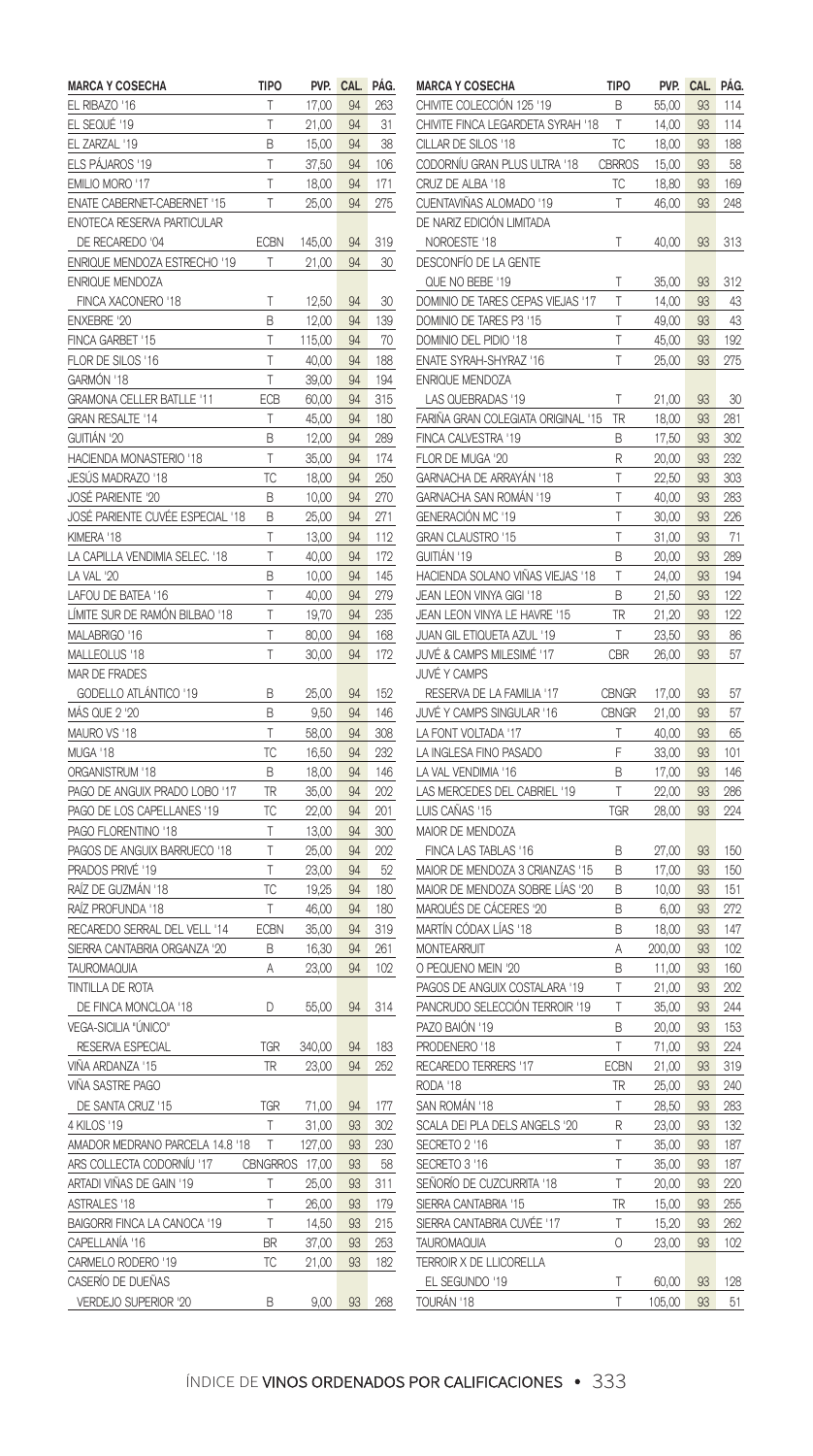| <b>MARCA Y COSECHA</b>             | tipo          | PVP.   | <b>CAL</b> | PAG. |
|------------------------------------|---------------|--------|------------|------|
| TR3SMANO '18                       | Т             | 35,00  | 93         | 196  |
| TRICÓ '18                          | В             | 20,00  | 93         | 148  |
| VILARNAU DELICAT '19               | <b>CBRROS</b> | 14,00  | 93         | 59   |
| VIÑA EL SEÑORITO DE ERCAVIO '16    | Ţ             | 17,00  | 93         | 306  |
| VIZCARRA TORRALVO '18              | T             | 30,00  | 93         | 184  |
| VOELOS '18                         | ТC            | 10,00  | 93         | 242  |
| AALTO '18                          | Т             | 33,00  | 92         | 163  |
| ALBARIÑO DE FEFIÑANES '20          | В             | 14,00  | 92         | 140  |
| ALTOS DE LOSADA '19                | T             | 18,00  | 92         | 41   |
| AMAREN '17                         | TC            | 12,00  | 92         | 213  |
| AMAYA ARZUAGA '16                  | T             | 65,00  | 92         | 166  |
| ARIMA '19                          |               |        |            | 45   |
|                                    | В             | 16,50  | 92<br>92   | 97   |
| ARRAYÁN ROSADO DE GARNACHA '20     | R             | 14,00  |            |      |
| ART MILLA '18                      | T             | 20,00  | 92         | 196  |
| ARZUAGA '15                        | TGR           | 83,00  | 92         | 166  |
| AUDITORI '17                       | T             | 46,00  | 92         | 105  |
| BAIGORRI B70 '14                   | T             | 119,00 | 92         | 215  |
| BERONIA 198 BARRICAS '12           | TR            | 25,00  | 92         | 217  |
| CARRASVIÑAS '20                    | B             | 7,50   | 92         | 269  |
| CARRASVIÑAS '20                    | B             | 8,50   | 92         | 270  |
| CEPA 21 '17                        | T             | 17,50  | 92         | 168  |
| CLOS FONTÁ '17                     | T             | 60,00  | 92         | 137  |
| DE LOS ABUELOS '18                 | В             | 22,00  | 92         | 42   |
| DE NARIZ EDICIÓN LIMITADA          |               |        |            |      |
| JUMILLA '18                        | T             | 40.00  | 92         | 88   |
| EL GRIFO MALVASÍA LÍAS             | В             | 17,00  | 92         | 93   |
| EMBRUIX DE VALL LLACH '19          | T             | 19,00  | 92         | 131  |
| FNATF '14                          | TR            | 16,50  | 92         | 275  |
| ENATE CHARDONNAY '19               | B             | 18,00  | 92         | 275  |
| ENATE MERLOT-MERLOT '17            | T             | 25,00  | 92         | 275  |
| <b>ENRIQUE MENDOZA</b>             |               |        |            |      |
| MOSCATEL DE LA MARINA '20          | D             | 7,50   | 92         | 30   |
| EXCELLENS CUVÉE ESPECIAL '17       | ТC            | 10,00  | 92         | 228  |
| FARIÑA CAMPUS GOTHORUM '18         | T             | 30,00  | 92         | 282  |
| FINCA RÍO NEGRO CERRO DEL LOBO '18 | T             | 24,00  | 92         | 305  |
| FINCAS DE GANUZA '15               | TR            | 32,00  | 92         | 236  |
| GARNACHA DE LA MADRE '16           | T             | 36,00  | 92         | 306  |
| GRAMONA ENOTECA '06                | ECB           | 140,00 | 92         | 315  |
| GRAMONA III LUSTROS '13            | ECBN          |        |            | 315  |
|                                    | F             | 30,00  | 92<br>92   | 103  |
| GRAN BARQUERO SOLERA 10 AÑOS       |               | 10,50  |            |      |
| GRAN BARQUERO SOLERA 6 AÑOS        | D             | 19,00  | 92         | 103  |
| GRANBAZÁN ETIQUETA ÁMBAR '20       | B             | 14,00  | 92         | 145  |
| IMPERIAL '17                       | TR            | 27,00  | 92         | 249  |
| JOSÉ PARIENTE '19                  | B             | 16,00  | 92         | 271  |
| JUGUETES PERDIDOS CAP 2 '20        | B             | 11,00  | 92         | 112  |
| A HUELLA DE AITANA '20             | R             | 11,00  | 92         | 112  |
| LA HUELLA DE AITANA CUVÉE ZEN '19  | R             | 25,00  | 92         | 113  |
| LA MESETA '18                      | T             | 12,00  | 92         | 306  |
| LA SUERTE DE ARRAYÁN '18           | T             | 15,00  | 92         | 97   |
| LA VENDIMIA '20                    | Т             | 8,70   | 92         | 233  |
| LAS PISADAS '17                    | T             | 11,65  | 92         | 250  |
| <b>LOS CONFINES</b>                |               |        |            |      |
| DE PRIETO PARIENTE '18             | T             | 35,00  | 92         | 309  |
| MADURESA '19                       | T             | 17,50  | 92         | 293  |
| MALKOA '16                         | В             | 34,00  | 92         | 34   |
| MARÍA ANDREA '20                   | R             | 12,00  | 92         | 159  |
| MARQUÉS DE MURRIETA                |               |        |            |      |
| PRIMER ROSÉ '20                    | R             | 33,00  | 92         | 254  |
| MARTÍN CÓDAX GALLAECIA '17         | B             | 42,00  | 92         | 147  |
| MAURO GODELLO '20                  | B             | 43,00  | 92         | 308  |
| MEDRANO '19                        | ТC            | 11,00  | 92         | 230  |
| MONTE REAL DE FAMILIA '18          | TR            | 16,00  | 92         | 238  |
|                                    |               |        |            |      |

| <b>MARCA Y COSECHA</b>         | TIPO           | PVP.  | CAL | PAG. |
|--------------------------------|----------------|-------|-----|------|
| MONTELIOS '15                  | T              | 18,00 | 92  | 37   |
| MUGA '20                       | R              | 9,00  | 92  | 232  |
| PAZO BAIÓN GRAN A GRAN '17     | D              | 30,00 | 92  | 153  |
| PÉTALOS DEL BIERZO '19         | T              | 15,75 | 92  | 40   |
| PONTAC '17                     | TR             | 32,00 | 92  | 246  |
| PRADOS COLECCIÓN GARNACHA '19  | Τ              | 15,00 | 92  | 52   |
| PSI '19                        | T              | 30,00 | 92  | 191  |
| PURGATORI '17                  | T              | 30,00 | 92  | 68   |
|                                |                |       |     |      |
| REMÍREZ DE GANUZA '19          | BR             | 34,00 | 92  | 236  |
| REMOLÓN '20                    | R              | 9,00  | 92  | 63   |
| ROSAE ARZUAGA '20              | R              | 12,00 | 92  | 166  |
| TESALIA '17                    | T              | 30,00 | 92  | 312  |
| UNSI DULCE GARNACHA            | D              | 28,00 | 92  | 116  |
| VALENCISO<br>'19               | B              | 20,00 | 92  | 257  |
| VALLOBERA '18                  | ТC             | 8,00  | 92  | 241  |
| VALSERRANO '20                 | R              | 9,50  | 92  | 263  |
| VIÑA ALBERDI '16               | ТC             | 13,00 | 92  | 252  |
| VIÑA POMAL VINOS SINGULARES    |                |       |     |      |
| GARNACHA '17                   | T              | 35,00 | 92  | 218  |
| VIÑAS DEL VERO CHARDONNAY '19  | B              | 8,50  | 92  | 276  |
| 1583 ALBARIÑO DE FEFIÑANES '20 | B              | 18,00 | 91  | 140  |
| 7L ROSADO DE UNA NOCHE '20     | R              | 7,50  | 91  | 62   |
| ABADAL NUAT '18                | В              | 31,00 | 91  | 125  |
| ALFONSO                        | 0              | 9,00  | 91  | 80   |
| AMADOR MEDRANO VIÑEDOS         |                |       |     |      |
| DE ALTURA TEMPRANILLO '20      | T              | 7,50  | 91  | 230  |
| <b>ANSA '16</b>                | T              | 42,00 | 91  | 209  |
| ARMÁN FINCA OS LOUREIROS '18   | B              |       | 91  | 157  |
|                                | Т              | 25,00 |     |      |
| ÀSTER '16                      |                | 15,00 | 91  | 205  |
| AT ROCA '18                    | <b>CPBR</b>    | 13,00 | 91  | 118  |
| AT ROCA ESPARTER '15           | <b>CPBNR</b>   | 20,00 | 91  | 118  |
| AT ROCA PEDREGAR '16           | <b>CPBRROS</b> | 20,00 | 91  | 118  |
| ATECA '19                      | Т              | 12,00 | 91  | 48   |
| BAIGORRI GARNACHA '16          | T              | 23,00 | 91  | 215  |
| BERONIA '12                    | TGR            | 22,00 | 91  | 217  |
| BERONIA '20                    | B              | 8,00  | 91  | 267  |
| <b>BRUMA DEL ESTRECHO</b>      |                |       |     |      |
| DE MARÍN PARCELA VEREDA '18    | T              | 18,00 | 91  | 86   |
| CANALIZO '14                   | T              | 19,50 | 91  | 84   |
| CARABAL GULAE '14              | T              | 32,00 | 91  | 207  |
| CARCHELO CIENTO 80 '19         | T              | 9,00  | 91  | 84   |
| CARMELO RODERO 9 MESES '20     | T              | 12,50 | 91  | 182  |
| CASAL DE ARMÁN '20             | В              | 13,00 | 91  | 158  |
| CHIVITE COLECCIÓN 125 '19      | R              | 19,00 | 91  | 114  |
| CHIVITE FINCA LEGARDETA        |                |       |     |      |
| CHARDONNAY '20                 | B              | 14,00 | 91  | 114  |
| CLOS ANCESTRAL '19             | T              | 15,00 | 91  | 120  |
| CODORNÍU GRAN PLUS ULTRA '19   | <b>CBR</b>     |       | 91  |      |
|                                |                | 15,00 |     | 59   |
| DO FERREIRO LOURIDO '20        | B              | 20,00 | 91  | 143  |
| EL SECRETO '18                 | T              | 20,00 | 91  | 188  |
| ERRE PUNTO '20                 | Τ              | 12,50 | 91  | 236  |
| ESPORRERES '18                 | Τ              | 40,00 | 91  | 108  |
| ETERN '17                      | T              | 46,50 | 91  | 136  |
| <b>EXPRESIÓN RESALTE '17</b>   | T              | 30,00 | 91  | 181  |
| FINCA ESPOLLA '17              | T              | 16,00 | 91  | 71   |
| FLOR DE MUGA '20               | B              | 32,00 | 91  | 232  |
| FRANSOLA '20                   | B              | 25,00 | 91  | 120  |
| GUADIANEJA GARNACHA '20        | Т              | 7,00  | 91  | 90   |
| ICENI '19                      | Τ              | 12,00 | 91  | 312  |
| ITSASMENDI 7 MAGNUM '18        | В              | 35,00 | 91  | 46   |
| LA PLANTA '20                  | T              |       | 91  | 166  |
|                                |                | 9,00  |     |      |
| LA MIRANDA SECASTILLA '19      | R              | 11,00 | 91  | 277  |

## 334 • ÍNDICE DE VINOS ORDENADOS POR CALIFICACIONES